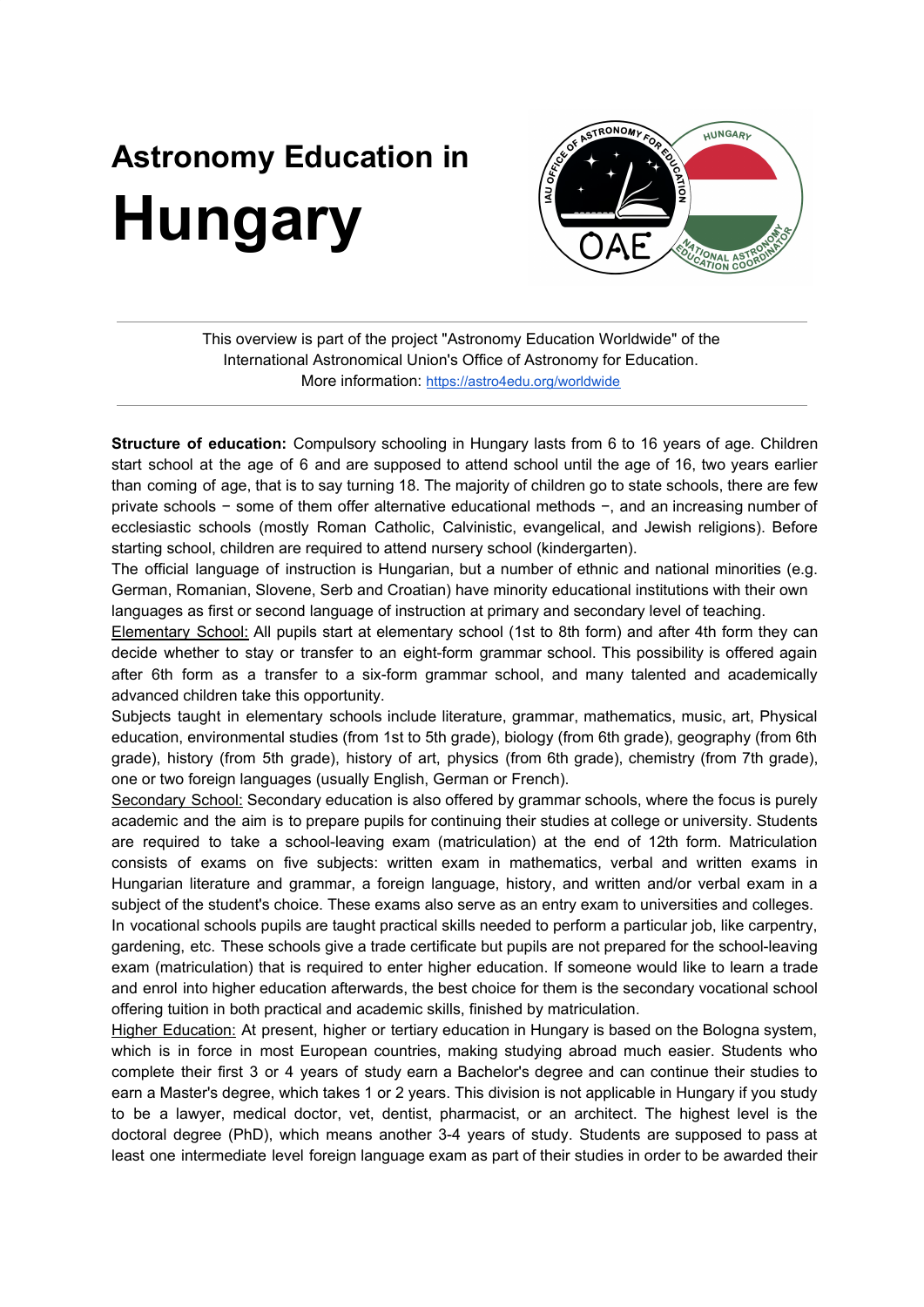degrees. The most significant university towns in the country are Budapest, Szeged, Debrecen, Pécs, Miskolc and Győr.

**Education facilities:** Hungarian schools have typical class sizes of about 30 pupils. All Hungarian schools have access to running water and internet connections but the number of available computers is usually insufficient for a whole class. School buildings are generally moderately maintained. Elementary and secondary schools are usually well equipped with facilities necessary for teaching except smaller elementary schools in the countryside. The most important problem of the teaching system in Hungary is the low salary of the teachers which results in shortage of teachers especially in disciplines of mathematics, physics and chemistry.

There is no organised transport to school because the public transport is satisfactory throughout the country.

**Governance and organisation:** Public (state) schools are run by local district and city councils. The Curriculum is set by the central government and is the responsibility of the Ministry of Human Resources. The curriculum was reformed quite recently.

**Teacher Training:** Primary school teachers graduate from pedagogical faculties of a university. Teachers of physics in secondary schools study for a degree teacher of physics plus another discipline (usually mathematics or chemistry). Teacher training for those already working is typically done occasionally.

**Astronomy in the curriculum:** There are no specialised school courses in astronomy. Instead, astronomy content can be found in Geography (7th grade of the elementary school, position and motion of the Earth in the Solar System), and Physics (last year in secondary school, elements of astrophysics and cosmology). The big problem here is that most teachers are not sufficiently prepared to teach astronomy, although they attended a semester course on general astronomy at the university and took an exam (years or decades ago). Nevertheless, astronomy related problems are usually included among the problems to solve in physics matriculation.

**Astronomy education outside the classroom:** Dissemination of astronomy is practically based on activity of professional astronomers (about 20–25 scientists from among cca. 100 astronomers working in research institutes and universities in large cities in Hungary) as well as dozens of amateur astronomers distributed throughout the country. Here the keyword is enthusiasm of the educators. Various forms of education: public oral lectures, telescopic observations and demonstrations of celestial bodies at public places and professional public observatories, sky shows in permanent and mobile planetaria, media appearances. There are several public observatories in the country, a few of them are open on a regular basis. Maintainers are usually educational institutions, associations, foundations or municipalities. Many well-equipped private observatories also welcome visitors occasionally.

Dissemination of astronomical knowledge is mainly organised and supervised by the Hungarian Astronomical Association (HAA). The HAA publishes a yearbook and the monthly periodical Meteor full of useful articles and other information on various fields of astronomy. The news portal (http://www.csillagaszat.hu) reporting on new results on astronomy, is exemplary.

The National Astronomy Student Competition for primary and secondary school students is announced separately each year. Three rounds take place on the Internet, then an oral finals is organised for the best teams. Hungary was the host of the XIIIth International Olympiad on Astronomy or Astrophysics in 2019.